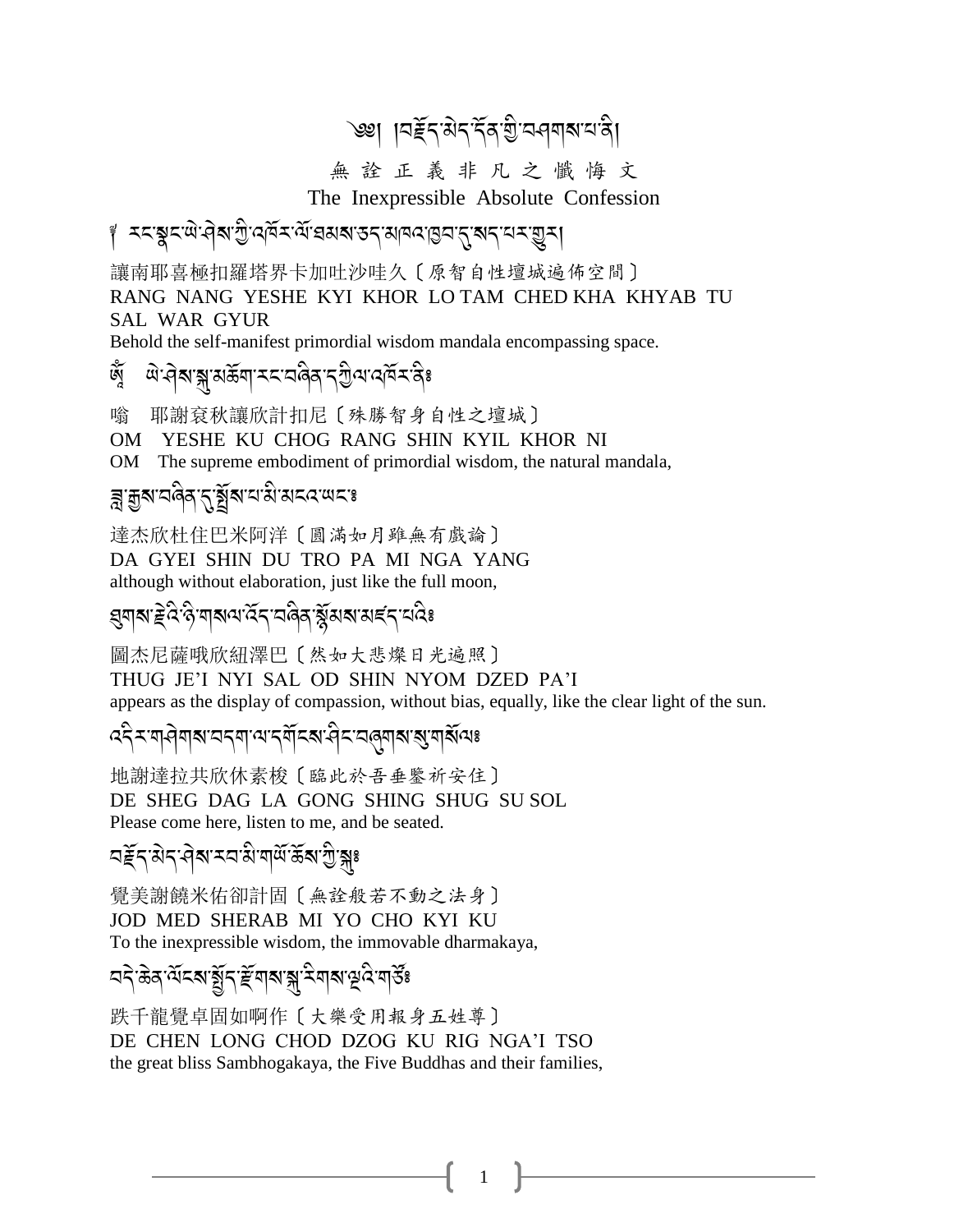#### য়য়৶৳য়য়ৼ৸৸৸৶য়৾ৼৢৼ৻৸৸৻

圖杰踏克加切若巴以〔大悲善巧廣大遊舞尊〕 THUG JE THAB KHEI GYA CHE ROL PA YI the deities of the play of the vast display of the skillful method of loving kindness,

ৰি,ট্ৰান্থ্ৰব্যব্যৰ স্থাপৰ প্ৰৱেশ ব্য<mark>ৰ</mark>

息桌朱貝固拉恰擦洛〔寂忿應化身前稽首禮〕 SHI TRO TRUL PA'I KU LA CHAG TSAL LO and the peaceful and wrathful nirmanakaya buddhas, I bow down.

# ঽ৾ৼ৶য়৾৻ৼঀৼ৸ৼ৻ড়৻৸৻৸ঀৗৼঀৼঢ়৻ড়৻৸ৼ৻ড়

悟素久當官計南珠貝〔真實備辦意所幻化之〕 NGO SU JOR DANG YID KYI NAM TRUL PA'I Actual material endowments and those mentally manifest,

#### <sub></sub>ग़ॺफ़ॖॱय़ॿॸॱय़ऀॱय़ॢऄॸॱॺॐॸॱ<u>ৡ</u>ऻॺॱॼॖॆॺ<mark>ॾ</mark>

袞杜桑波喇美卻真吉〔普賢無上勝妙供養雲〕 KUN TU ZANG PO LA MED CHOD TRIN GYI like limitless clouds of Samantabhadra's offerings,

য়<sub>ঀ</sub>৵ৼঀ৾ৢৼয়ৼয়ৼঀঢ়ড়ড়ড়ৼড়ৼড়ৼঢ়ৼ৻ৼ

卡音南達加切永貴跌〔空界清淨廣大普莊嚴〕 KHA YING NAM DAG GYA CHEN YONG KOD DE are perfectly arranged throughout the reaches of the pure sphere of space.

## *ॷॆ*ॱॺॸॱॺॺॸॱॺॱॺऄॕॸॱ<u>ৡ</u>ऻॺॱक़ॗॱॺऄॕ**ॺ**ॱॺऄॕॸ॰

企能生瓦卻真加初却〔外內密供大海以供養〕 CHI NANG SANG WA CHOD TRIN GYA TSO CHOD I offer this ocean of outer, inner, and secret offerings.

#### য়৸৸ঢ়ৢ<sup>৻</sup>য়য়ৼ৾য়৻য়৾৶ৼ৻য়ড়৻য়য়৻

衰杜桑母生為巴嘎拉〔普賢佛毋祕密巴噶中〕 KUN TU ZANG MO SANG WA'I BHA GA LA In the secret womb of Samantabhadri (Kuntuzangmo)

# য়৾৸য়ড়ৼ৸ঀৢ৸ৼঀৼৼৼৼৼৼঀৗৼঀৗৼঀৼ

加為計扣熱將瑪呂袞〔諸佛壇城廣壇無餘眾〕 GYAL WA'I KYIL KHOR RAB JAM MA LU KUN dwell the vast multitudes of the mandalas of the buddhas without exception.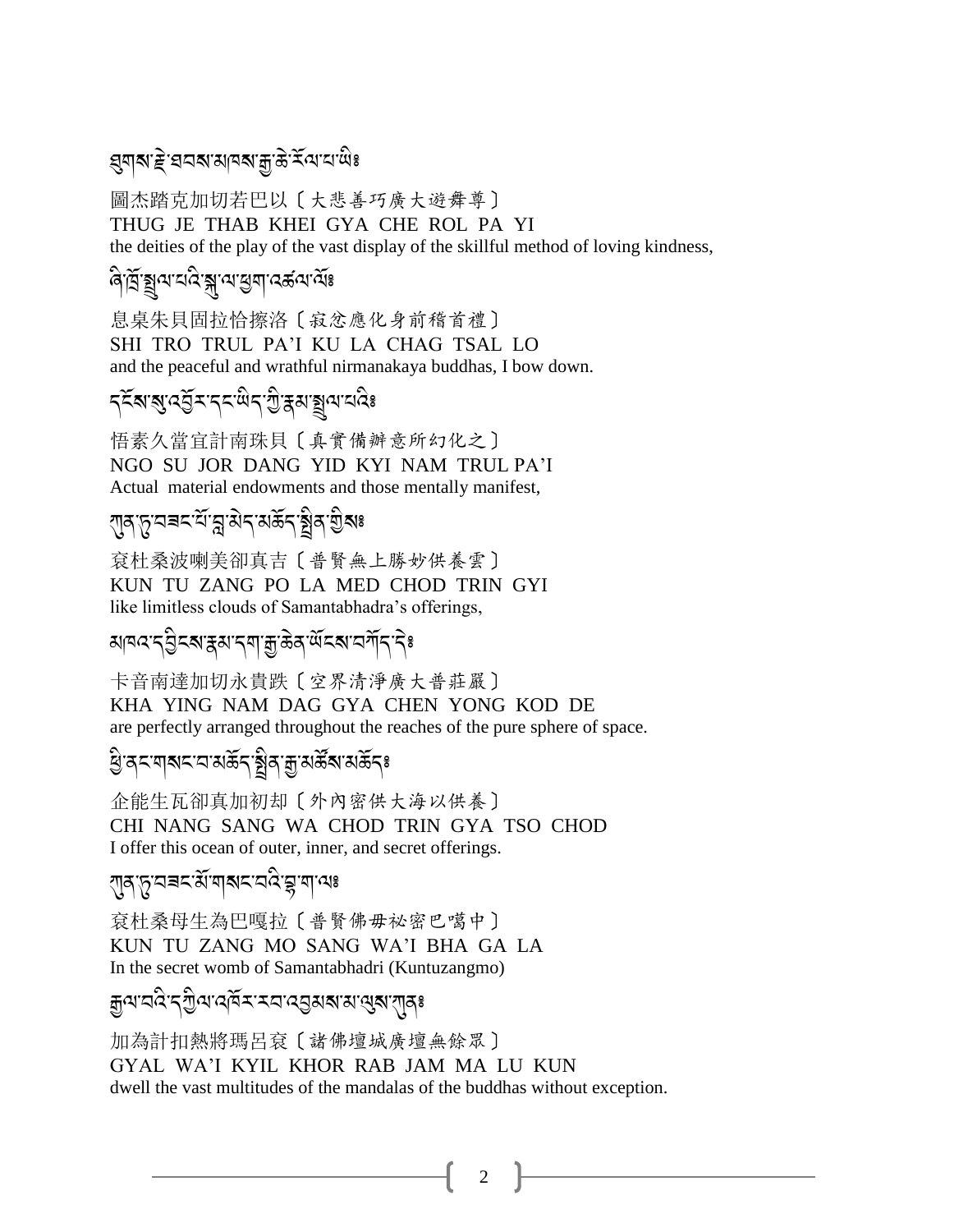# ෬෫෦෬ඁ෪෬෦෪෪෮෫෮෮෮෮෮෮෮෪෮෪෮෪෮෪෮෮෮෮

杜札美貝昂杜若計巴〔無聚無離境中住一味〕 DU DRAL MED PA'I NGANG DU RO CHIG PEI Within the one taste of changelessness,

### য়ৡ৶য়ৼঀৼঀৼৼঀয়৻৸৸৸৸৸৸৸৸৸৸

尼美將秋森計捏久計〔無二菩提心願尊欣喜〕 NYI MED CHANG CHUB SEM KYI NYEI GYUR CHIG take pleasure in the indivisible awakened mind.

#### 

深計讓欣卻音南卡切〔心之自性法界廣虛空〕 SEM KYI RANG SHIN CHO YING NAM KHA CHE The mind's nature is the great space of the dharmadhatu.

#### 

卻南南達也內哦薩欣〔諸法清淨本即乃光明〕 CHO NAM NAM DAG YE NEI OD SAL SHING All phenomena are perfectly pure as the primordial realm of clear light.

# ङ्गयः स्तुतः स्तुतः ।<br>इत्यादसुत्रः कुतः त्रु द्रशाञ्चात्रात्रयात्रात्राधात्राः

納久尼音瑪桑雷地貝〔瑜伽性界離言詮超思〕 NAL JOR NYID YING MA SAM LEI DEI PEI The nature of this practice is the sphere beyond thought and speech.

#### *য়ড়য়<sup>৻</sup>*∂৲ॱॖॾॱড়ৢয়<sup>৻</sup>য়য়য়ৼ৻য়ৼয়৸ঢ়ৢ<sup>৻</sup>ঽঀৣঀ৽

娘尼將秋森拉大叶都〔恆時敬禮等性菩提心〕 NYAM NYID CHANG CHUB SEM LA TAG TU DUD I bow down constantly to this awakened mind of the nature of equality.

#### ৻য়৸৻<u>৸ড়ৼড়৻</u>৸৶ড়ঀ৻ড়৻ড়৻৸৸ৼ৸৽

袞桑卓千也内達哇拉〔普賢本然周遍大圓滿〕 KUN ZANG DZOG CHEN YE NEI DAL WA LA Within the great perfection of Samantabhadra, who has prevailed from the very beginning,

# <u> ध</u>ुःदद्भाराद्यादमॅद्रद्भविषयिष्ट्रं पुरे

企能生哇貴貝計扣尼〔安立外內祕密之中圍〕 CHI NANG SANG WA KOD PA'I KYIL KHOR NI are the great arrangements of outer, inner and secret mandalas.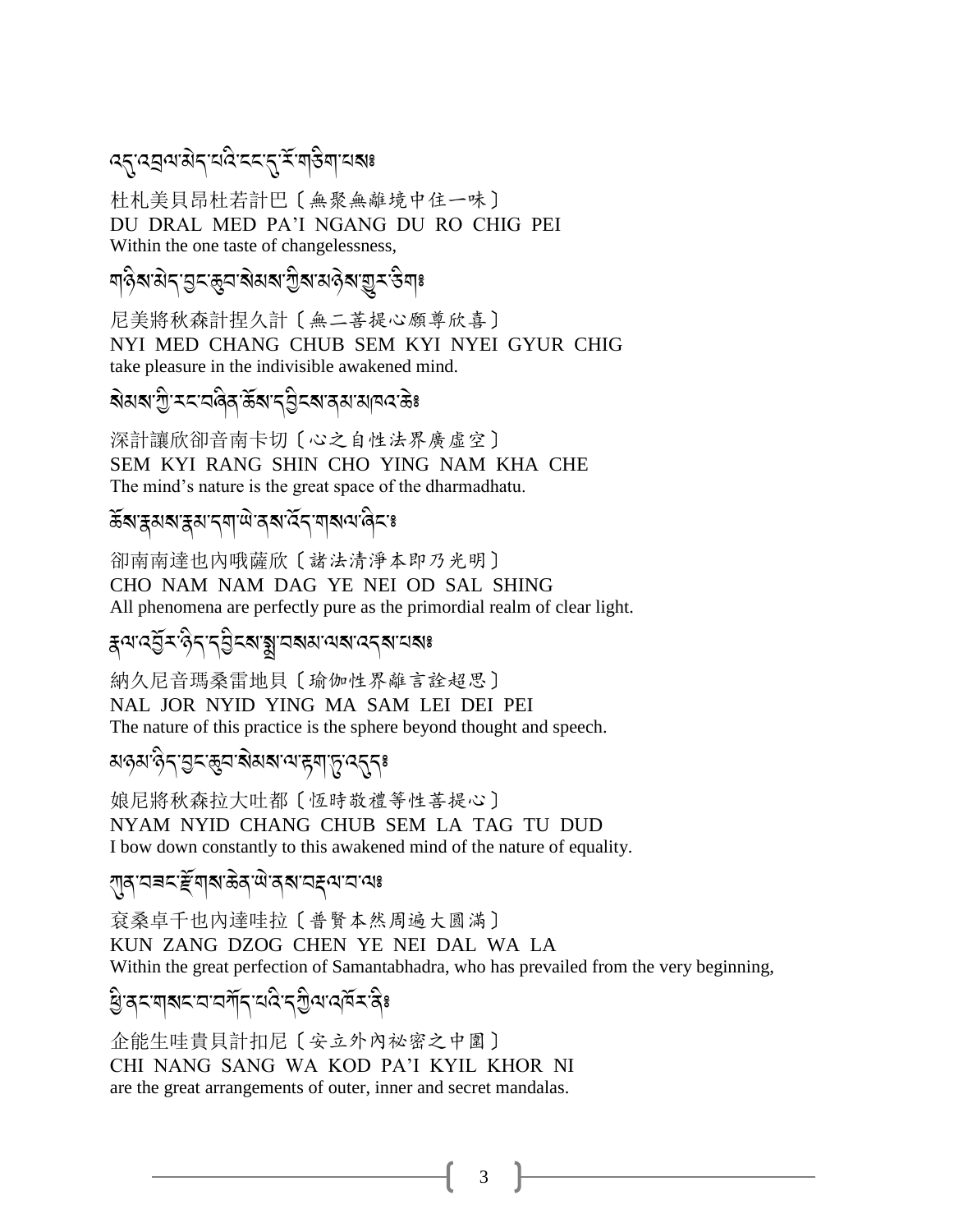# बर्धन क्षय नया क्षेत्र र क्षेत्र पश्चिद्र अ

能素南達拉當拉莫音〔顯有清淨天尊天女界〕 NANG SID NAM DAG LHA DANG LHA MO'I YING In the pure display of phenomenal existence as the sphere of male and female deities,

#### *෬*ॖॸॗॸॱॸड़फ़ॎॷॸॱॹॴख़ॴऄॳॾॎॖॳॾख़

炯當種炯久牙雲倫卓南〔大種幻變父母任成眾〕 JUNG DANG JUNG GYUR YAB YUM LHUN DZOG NAM all that appears and transforms is the spontaneous expression of male-female

#### য়য়ৼৼড়ৠৼয়ৼঢ়৻ড়৸ৼঢ়ড়৸৸৸৸৸৸

桑千饒杰俗堅達尼瑪〔大密極悅有色主宰母〕 SANG CHEN RAB GYEI ZUG CHEN DAG NYID MA Great Mistress, who possesses the form of the ultimate great secret,

#### য়<sub>ঀ</sub>৵৴ঀৣ৴৶য়ৣ৾৴<sub>৽</sub>৻৸ৼ৶ৼ৾৴ঀৣ৻৸ড়ৢ৸৻

卡音龍洋貝母企哇拉〔空界浩瀚蓮花迴旋中〕 KHA YING LONG YANG PED MO KHYIL WA LA in the center of your lotus, the vast expanse of the sphere of space,

## <u></u>ॺऻढ़ऄॳऄड़ॱख़ऀॺॱऄॱऄऄॱय़ॕड़ॱॷॺॴख़ऄ

尼美替雷千波哦薩欣〔無二廣大明點光燦郎〕 NYI MED THIG LE CHEN POR OD SAL SHING is the clear light realm of the great bindu of non-duality,

# য়ৼঽঽ৶য়৸ৼঀৼঀৼৼঀ৻৸ৼ৸ৼ

瑪覺追美將秋寧貝固〔無造無戲菩提精藏身〕 MA CHO TRO MED CHANG CHUB NYING PO'I KU the embodiment of the essence of the awakened mind, uncontrived without complexity.

## ङे राषदञ्जूदायायदे ळेवाणुसा<u>द</u>् दाख्नुः

計洋能哇地千擁仲拉〔何化顯皆大樂永恆身〕 CHIR YANG NANG WA DE CHEN YUNG DRUNG LHA All appearances are the deities of infinite great bliss.

# *द*्रदयवासेन्दायाब्रह्मदक्ष्रियाव्यें संदेश

杜乍美巴桑為計扣尼〔無聚無離此密中圍內〕 DU DRAL MED PA SANG WA'I KYIL KHOR NI This secret mandala devoid of gathering and dispersing,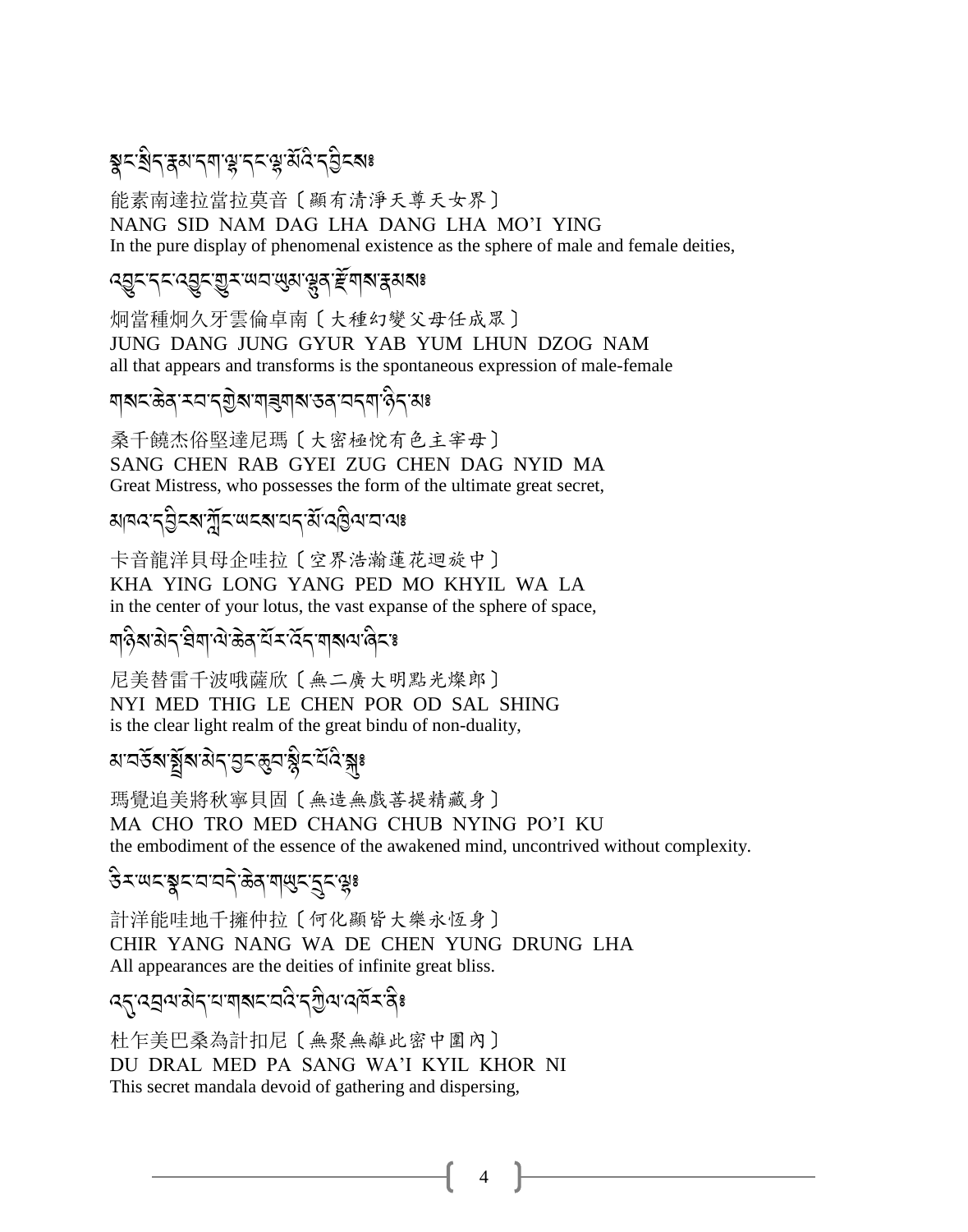# 

達尼千布如阿牙雲當〔普賢主宰五姓佛父母〕 DAG NYID CHEN PO RIG NGA YAB YUM DANG is the great self-nature as the five Buddha families, male and female,

#### <u>ସେ: 'ইল ক্ৰীইস্মাৰ্থ বুলি বুলি প্ৰয়ো</u>

將秋將乍卓窩卓莫措〔菩提兄妹忿尊忿母眾〕 CHANG CHUB CHAM DRAL TRO WO TRO MO'I TSOG the family of bodhisattvas, the hosts of male and female wrathful deities,

## *हें हे 'सु'र्से र्सें* बाब हे र्सेंबाब रो यनबा

多傑拉莫措杰措計達〔金剛天女眾尊眾中主〕 DORJE LHA MO TSOG JE TSOG KYI DAG the assembly of vajra goddesses and the lords, masters of the assemblies,

#### ঽয়য়ড়ৼঽয়ড়ৠড়য়ঢ়ঢ়ড়৸ৼঢ়ঀ

如阿巴千卓加牙雲居〔五姓大祥忿王十父母〕 RIG NGA PAL CHEN TRO GYAL YAB YUM CHU the five glorious herukas of the Five Buddha families, the Ten Wrathful Deities and their consorts,

# য়ঽয়ৼৼ৻য়৸য়ৣ৾য়৸য়ড়ৢয়ৢ৻৸ৼ

內當玉計恰加果瑪習〔聖地勝境相幟四護門〕 NEI DANG YUL GYI CHAG GYA GO MA SHI The Four Gate keepers of the sacred places and countries,

# <u>พิว</u>ุสรฐพนฉิญ สิตุสมสนัรระ

耶謝朱貝拉措芒波當〔眾多智慧化身天眾并〕 YESHE TRUL PA'I LHA TSOG MANG PO DANG the many assemblies of primordial wisdom emanation deities,

#### য়ড়ৼড়৶য়ৼঀৼ৾য়ৼড়ৼয়ঀৼ৻৸ৼয়য়য়৽

瑪大將相上大東拉索〔如母慈煦如姐般憐愛〕 MA TAR CHAM SHING SING TAR DUNG LA SOG who are as loving as mothers and as affectionate as sisters,

#### ঐঘাঝ'ঈঝ'ৠৢ৲ঝ'ঽ৾৾ঽ৻৴৸৻য়ৢ৸৻ড়ৢ৸৻৸৻৸৻৸৻৸৻

雷捏當怎但此杰倔配〔辨別善惡定奪誓言者〕 LEG NYEI TANG DZIN DAM TSIG JEI CHOD PA'I the dakinis who weigh good and evil and pronounce the judgments of samaya, and

 $\overline{5}$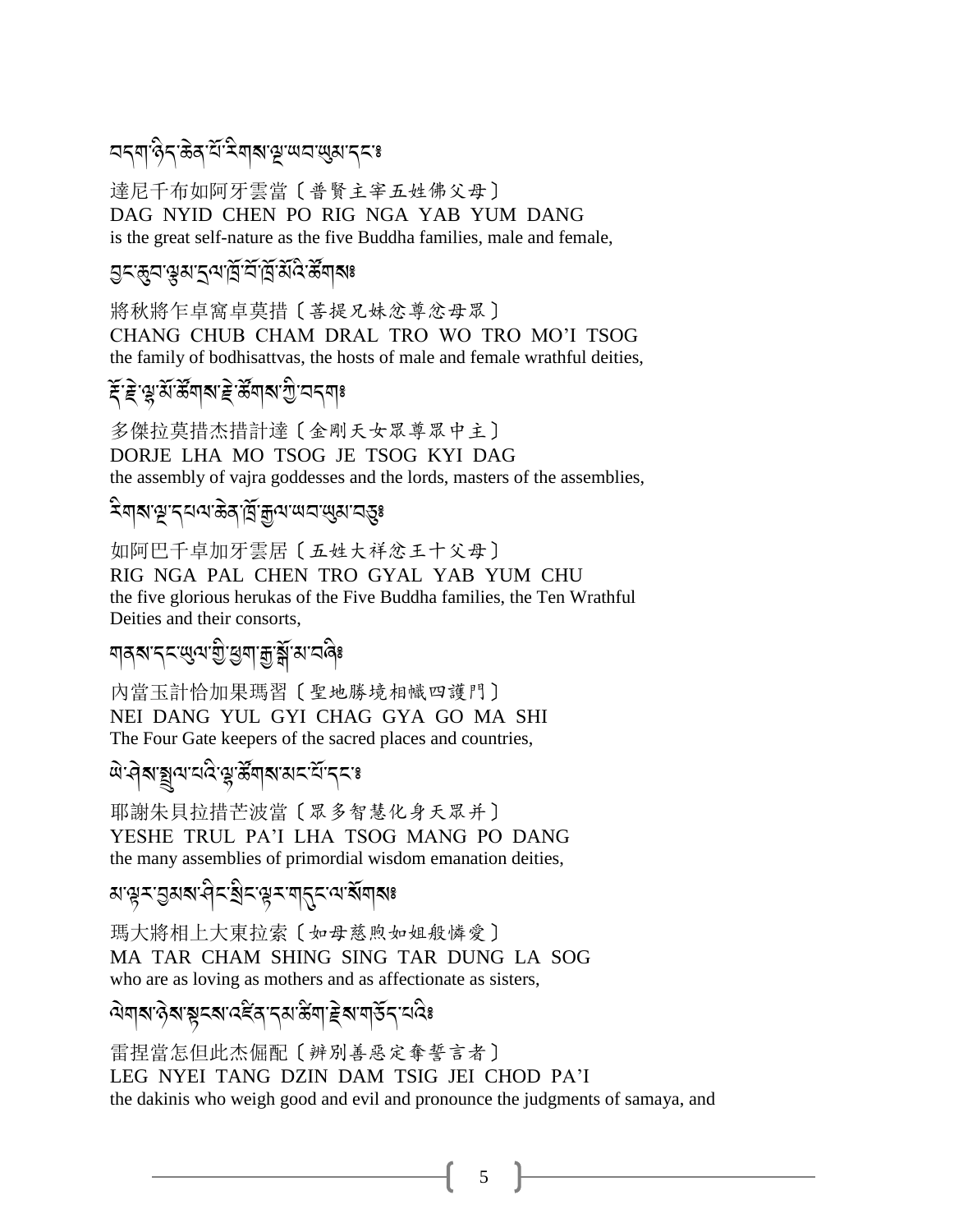# ধ্রির<মান্তর র্মুষ্ক অর্ত্ত ৰাজ্য উন্নারঃ

企能康卓納久瑪衣措〔外內空行瑜伽母諸眾〕 CHI NANG KHANDRO NAL JOR MA YI TSOG hosts of outer and inner dakinis and yoginis.

## *ॸॺॸ*ॱয়ৣ*ॸॱड़ॕॱॾॆॱॸ*ॺॱ<del>ऽ</del>ॺॱॸॺऀॸॎॺॱॺॗॱॺऻॺऀ॔ॺॎਃ

邦久多傑但堅共俗梭〔為證金剛具誓祈垂鑒〕 PANG GYUR DORJE DAM CHEN GONG SU SOL All of you who uphold the vajra commitment, please bear witness to me.

## ৼৼি শব্দৰেৰ্ক্ত ক্ৰম পৰ্ত্ত সম্বৰ্ণ পৰা মুখ

多傑冬措紐左達杳給〔大悲紹嗣持明者吾等〕 DOR JE'I DUNG TSOB NAL JOR DAG CHAG GI Descendants of the vajra lineage pure-awareness holders, myself and others,

#### *෬*য়ৢ৾<sup></sup>¤दिॱॸॣ॔ঽॱঀৣৼ৾ৼড়৸ৼৢ৶৶ৼ৸ড়ৗৢৼ৻ৼৢ৽

卓為敦都將秋森介地〔為眾生義故發菩提心〕 DOR WA'I DON DU CHANG CHUB SEM KYED DE who generate the awakened mind for the purpose of all beings,

# त्तुः सेन्'वुद्ध्यःबाद्ध्वद्र्भवः विद्युद्ध्वेदः

拉美將秋果旁陀企西〔為當證謁無上之果地〕 LA MED CHANG CHUB GO PHANG THOB CHA'I CHIR in order to reach the unsurpassed state of awakening,

## *ম*শ্নুশস্ক্রার্স্কর্ন্দ্রিশ্মির বিশেষিকা বিদে

丹巴將措索所杜承當〔聖教大海別解脫戒律〕 TEN PA GYAM TSO SO SO'I DUL TRIM DANG we practice the various individual disciplines of the ocean of teachings,

# য়ৢৼয়ঀড়ৼৼঀয়৸ৼঀৼ৻৸ড়৸ৼড়৻ৼ৻ড়৻৸ৼ৻৻

古松圖當娘久冬貝秋〔身語意并等行勝律義〕 KU SUNG THUG DANG NYAM JOR DOM PA'I CHOG maintain the supreme vow of the union of body, speech and mind, and

# *৽*ঽঽৼয়৾ৼৄঢ়য়৻ৼৢয়৻ড়ৢয়৻য়৻৸ড়ৼঢ়ড়৻৸ড়

達卡多傑丹側但吉捏〔金剛難逾誓言恆持掌〕 DA KA DORJE DAM TSIG TEN GYI NYER the vajra samaya, not lightly transgressed and necessary to maintain.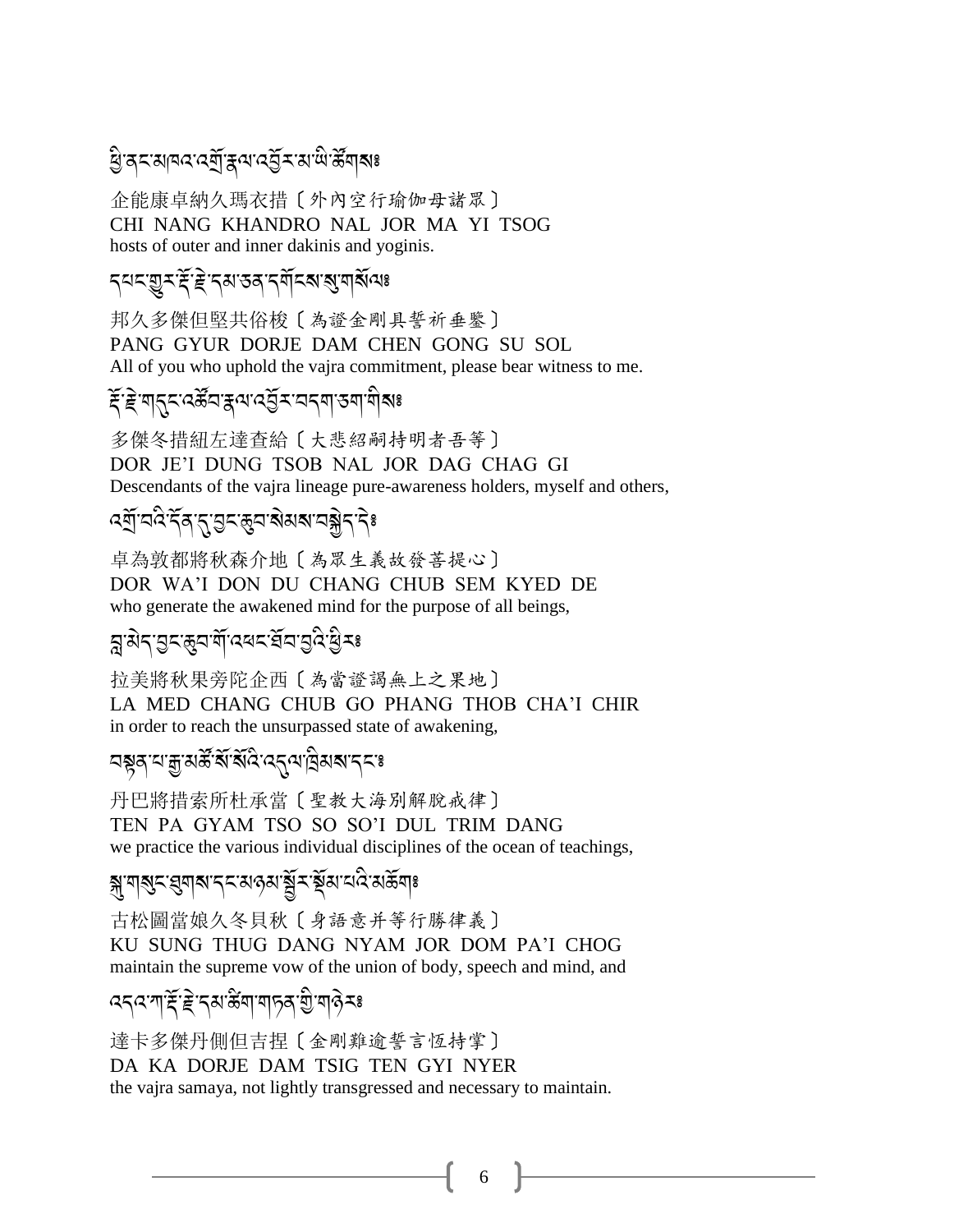# ষ্ট্ৰ'ন্ন'ন্ন'ম্ম'খুন্ম'ন্ন'ৰ্জনাম্নমৰাঃ

計當切巴拉貝丹側南〔總與支分增上諸誓言〕 CHI DANG KHYED PAR LHAG PA'I DAM TSIG NAM All general and extraordinary samaya,

# য়ৢ৾ৼৢ৾ঽৼয়ঽয়ৼৢ৾ঀৼয়৾ড়ৼৼৼয়য়য়ৼয়ৼড়৽৽

阿企怒相捏杜美所擦〔先後得戒並亦已請求〕 NGA CHIR NO SHING NYER DU MEI SO TSAL that I successively received and swore to preserve,

#### ৠঽ<sub>ॱ</sub>ॸॣॱয়৾<sup>৻</sup>য়ড়য়৻ঽৼঀৼয়য়য়ড়ঢ়ৼঀ

雲杜米冬達哇米計拉〔長時不捨亦無有諭越〕 YUN DU MI TANG DA WAR MI GYID LA were never intended to be lost or transgressed.

# 

敦内夠让豆深瑪企將〔縱義無謬且無退轉心〕 DON LEI GOL SHING DOK SEM MA CHI KYANG with no intention to deviate or abandon them, yet

### য়৾৾**য়৾**ৼড়ড়৻য়ৼ৻ড়৸ৼ৻ড়৸ড়ঢ়৸ৼ

樹下龍約娘貝雷樓衣〔心作有暇想及懈怠故〕 ZOD CHA LONG YOD NYAM PA'I LE LO YI due to laziness, I have postponed the practices.

#### ઌૣ૽ૼૼઽ<sub>૽ૼ</sub>૱<sub>૿ૣ૿</sub>ૹૼ૱૱૱૱૱૱૱૱

龍杜瑪久雜休瓊哇當〔未得熟稔修證力微弱〕 LONG DU MA GYUR TSAL SHUG CHUNG WA DANG Without achieving accomplishment, my meditation potential is feeble.

# *ଵୖ*ॺॱ¤ឲॆଵ<sup>ॱঽৢ</sup>ॱॷॺॱय़ॺॱऄॸॱॸय़ॸॱॼॗॸॱॸॆॖਃ

謝欣米殿巴美汪久跌〔不具正知而為放逸故〕 SHEI SHIN MI DEN BAG MED WANG GYUR TE Lacking mindfulness and overpowered by carelessness,

#### <u>ଘବ୍</u>ଲିୟ ભାଷା ପହୁଁ ଏ । ଏହା ଏହା ଏ ଏ ଏ । ଏହା ଏ

共拉米尊念祝耶拉索〔不勤觀修及念修散漫〕 GOM LA MI TSON NYEN DRUB YEL LA SOG I have not persevered in meditation, and have been distracted during mantra recitation.

 $\tau$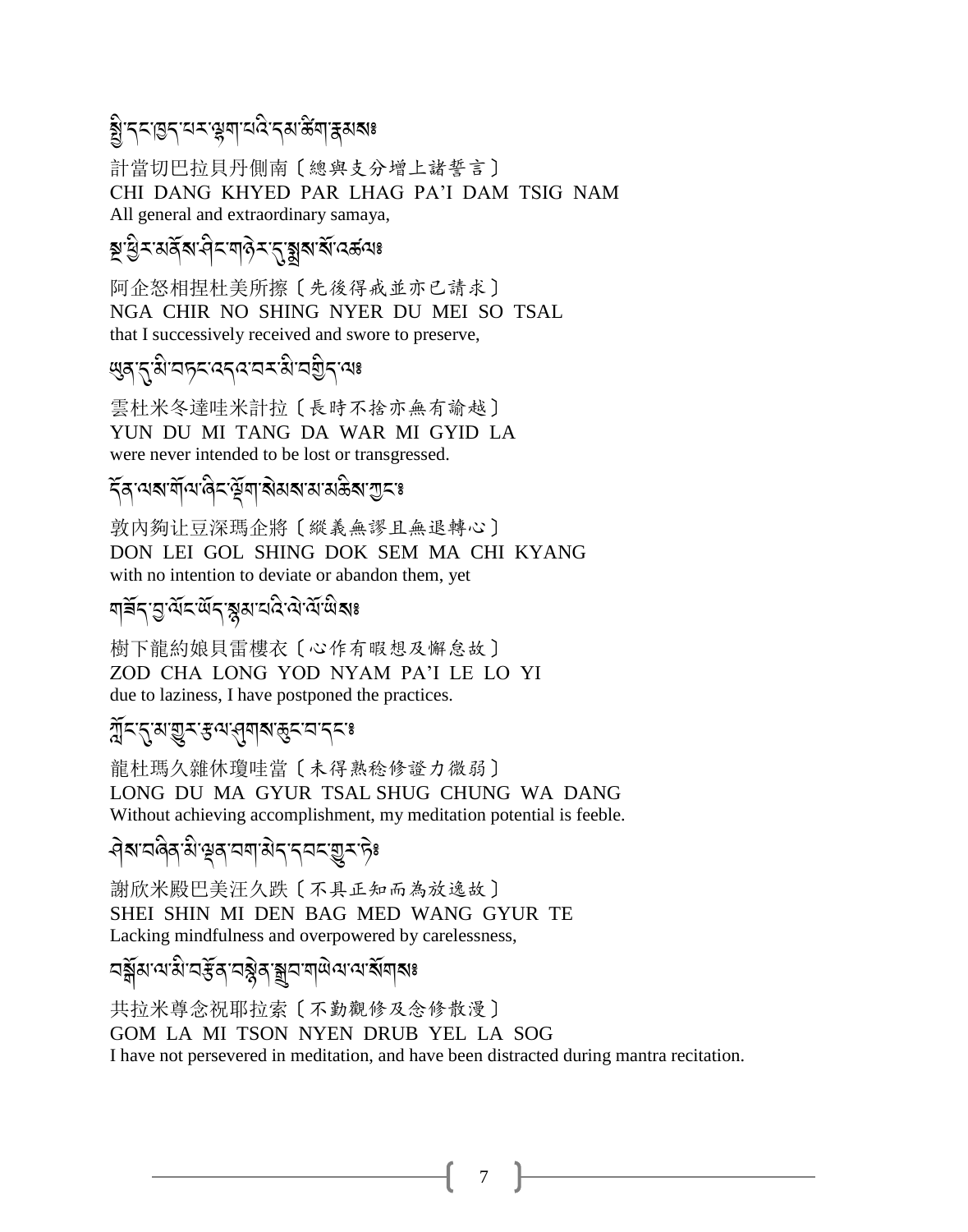# ৼৢৼয়ৠয়৶ৼৼঀয়৶য়ৢৼ৻৸ড়ৢৼ

杂哇古宋圖記丹側拉〔根及身口意之三昧耶〕 TSA WA KU SUNG THUG KYI DAM TSIG LA Concerning the root samaya of body, speech and mind,

# สัมรุมสัมมาลารสุสตร์

湊當瑪湊瑪日汪給呢〔因無明故至無所覺察〕 TSOR DANG MA TSOR MA RIG WANG GI NI overpowered by my lack of awareness, both knowingly and unknowingly,

#### য়ৢ৾ঽৼঢ়৻ৼ৸৶ৼৼৼৼৼঀ৸৻৸৸৻৸৻৸ৼঢ়৻

敦貝卡當但雷高久貼〔違犯師教違誠諸誓言〕 TON PA'I KA DANG DAM LEI GAL GYUR TE I have transgressed my teacher's words and contradicted the vows.

## ह्रवाद्धें स्वादलेवा दुसाक्षेत्रा लुराबा चाददाः

納左岡習丹側娘巴當〔凡任瑜伽誓言有衰損〕 NAL JOR GANG SHIG DAM TSIG NYAM PA DANG Any practitioner who has allowed samaya to deteriorate

## য়ঀড়য়৸ৼয়৸ৼৼৼৼ৻৸ৼয়৻ঀৼ৻

給計贊洋車巴米加協〔縱一刹那亦不與之晤〕 KED CHIG TSAM YANG TRED PAR MI CHA SHEI should not be associated with, even for an instant.

#### *মশ্ম*পেৰায়ুহ অহাইণ্ড্ৰহ মাৰ্টুশৰাচিঃ

卡雷炯洋爹他瑪托得〔佛語如是規定未奉行〕 KA LEI JUNG YANG DE TAR MA TOG TE Although stated in the scriptures, this is difficult to adhere to.

# য়য়ৼয়ৢ৾৽ঽড়ড়য়য়ৼঀড়ড়য়ৼঢ়ড়ড়৸ৼঀৼ৻ৼ

桑古秋為頁薩卡哇當〔密門錯縱難以亂辨別〕 SANG GO CHOL WEI YE SAL KA WA DANG The secret path is difficult to define, and so hard to understand clearly.

## য়ৼড়৸য়ৼড়ৼৼ৸য়৾ৠঀৼঽঀ৻য়৻ৼৄয়৶৻ড়

溫謝窮為娟千瑪托地〔因無全知難瞭達誰過〕 NGON SHEI CHUNG WEI KYON CHEN MA TOG TI Lacking omniscience, it is difficult to discern who is at fault.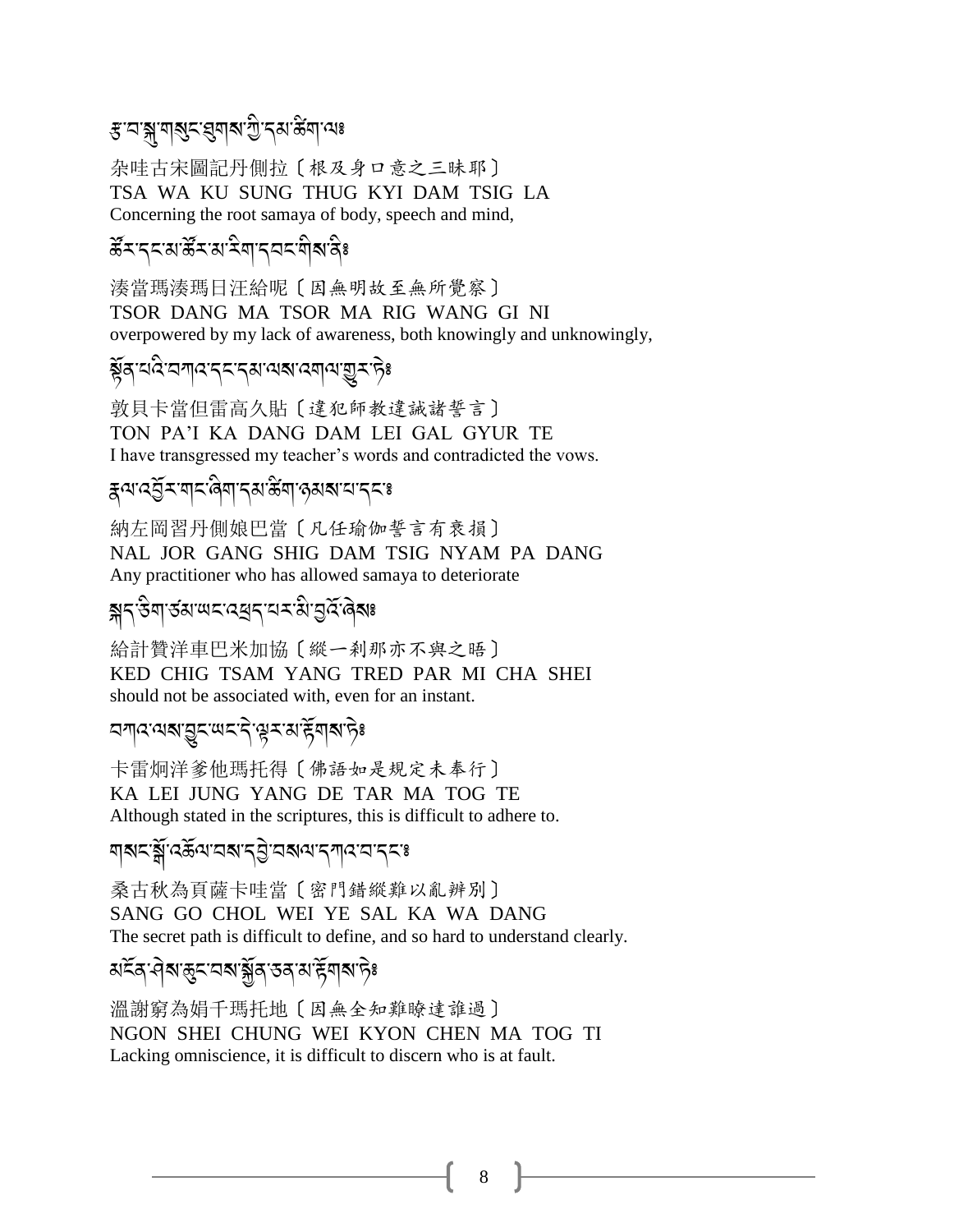# \*3 ?-.%-5S \$?-:S J?-\*3?-0-2{%-2-.%-;

娘當措這娘巴岡哇當〔違者相聚衰損誤過補〕 NYAM DANG TSOG DREI NYAM PA KANG WA DANG I have associated with transgressors in feast and fulfillment restoration ceremonies.

#### ওৰাম'ন্মস্কুঁন্'মীন্'ক্লমৰা'ৰ্মাক্লৰামন্দ্ৰা A

娘當怒敏南拉卻謝當〔違者非器眾前宣講法〕 NYAM DANG NOD MIN NAM LA CHO SHED DANG I have spoken about dharma to transgressors and improper vessels, and

# কৃমৰা নাৱী বেইমাকৃমৰা নবি স্কুঁৰ নাৰ্যালৰঃ

娘拉米真娘貝娟拉索〔不重視違戒過失衰損〕 NYAM LA MI DZEM NYAM PA'I KYON LA SOG I have failed to be conscientious about deteriorations, their faults and so forth.

# ক্সৰাম ব্যান কৰা হয়।<br>কৃষ্ণা ব্যান কৰা বিশিষ্টি কৰা হয়।

娘當卓欣娘巴地達給〔與違戒者為友等過失〕 NYAM DANG DROG SHING NYAM PA DE DAG GI I have befriended transgressors. And due to all of this,

# ন্তমৰাত্মীবাৰ্স্ক্ৰবাৰীৰ অসম আৰু দিন্তি বৰ্জনাঃ

娘直娟吉貴巴久吐擦〔種種沾染違戒悔過犯〕 NYAM DRIB KYON GYI GO PAR GYUR TO TSAL these faults of the obscuration of defilement, whatever they may be,

#### ू<br>संदद्देश्क्वेदाद्दासुदश्चिद्धासुराह्य अ .<br>.

策地堅當雲吉智久南〔此生等惡緣長時為障〕 TSE DI'I KYEN DANG YUN GYI DRIB GYUR NAM are the cause of obstructing conditions in this life and will obscure the future.

# <2-\$/R%-:IR.-0: A-? J3?-G A?-3,R=-2>\$?-/;

讓農覺貝森計透夏那〔心至懊悔發露而懺悔〕 RANG NONG GYOD PA'I SEM KYI THOL SHAG NA With a mind of overwhelming regret and remorse I completely confess.

# .<br>Sপৰ প্ৰতি বিভিন্ন স্থাপনৰ প্ৰতিষ্ঠা প্ৰতিষ্ক

將貝圖級達拉貢涅江 〔雖以大慈大悲垂念我〕 CHAM PA'I THUG JEI DAG LA GONG NEI KYANG Please pay heed to me with your loving compassion and

9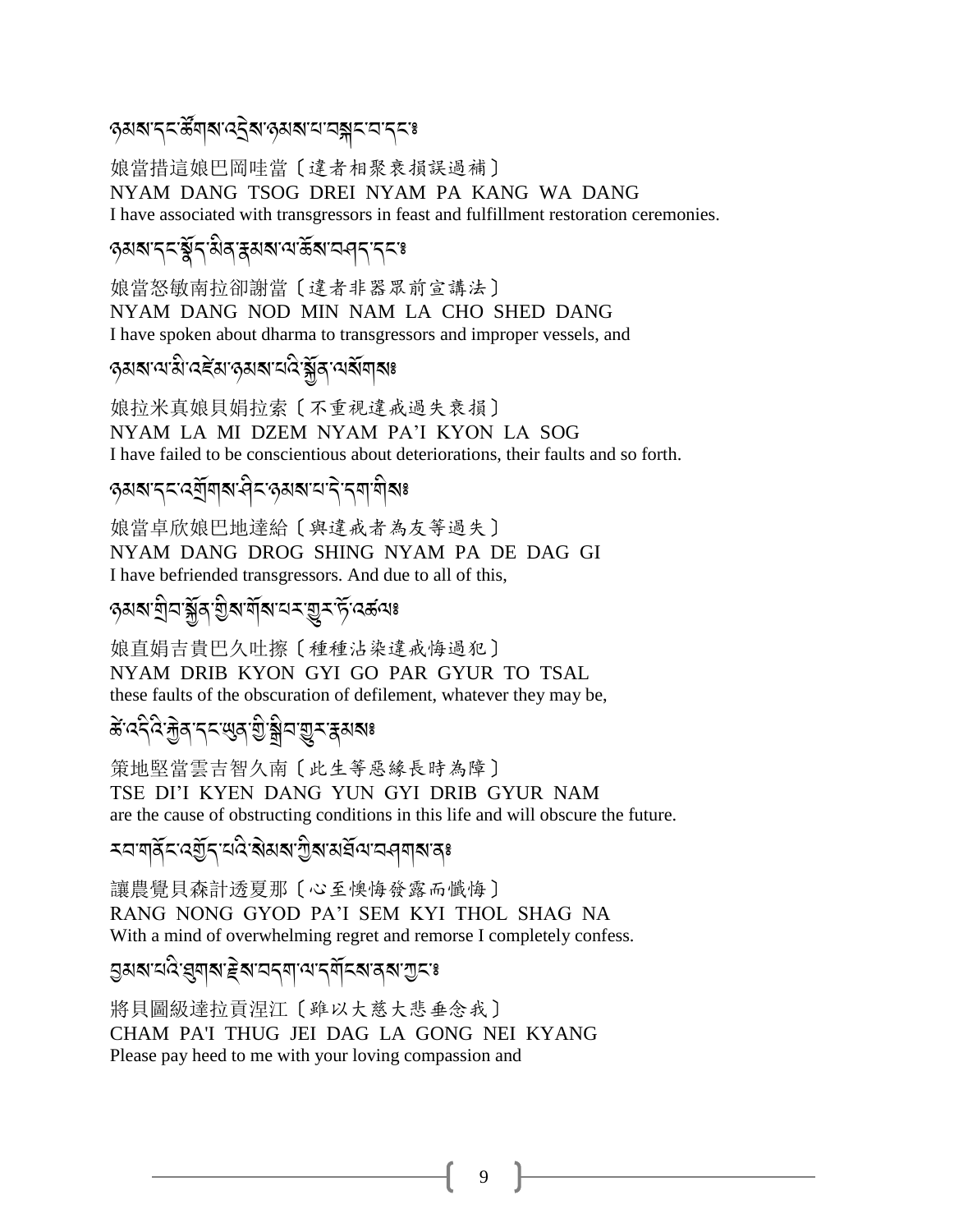# য়৾**ৡ৾**য়৾৻য়৾ৼৼড়ৗৢৼয়ৼয়৻য়ৢৼ৻ড়ৼৼ৸ৼ৸ড়ৼঢ়ৼ

尼美英素米久達貴跌〔穩置吾能入無二境界〕 NYI MED YING SU MI GYUR DAG KOD DE place me firmly in the sphere of non-duality.

### มิรุมิตุสรสรรฐัมสรราช อุดตุสรรณ ตูระ

密美當農昂拉休內將〔佛縱然安住無緣等捨〕 MI MIG TANG NYOM NGANG LA SHUG NEI KYANG Although you abide in the state of equanimity free of conceptualization,

#### য়৾**ৡ৾**য়৾৻য়৾ৼ৻ৼঀড়য়ৼড়৸ৼৼঢ়৻ড়৸ৼ

尼美敦節倉巴雜杜梭〔請降賜圓滿無二勝義〕 NYI MED DON GYI TSANG PA TSAL DU SOL please bestow perfectly the blessings of absolute non-duality.

### รัส รม รมิตส มิร <u>สั</u>ส ผส เวรส มานะ

敦但密美追雷跌巴拉〔若勝義無緣離越戲論〕 DON DAM MIG MED TRO LEI DEI PA LA If non-conceptual absolute truth is free from elaboration,

## ॾॺॱड़ॕॺॱॺड़ॎॱ<sup>ख़ड़</sup>ड़ऄॺऻ**ॺॱ**य़ॾॱॺॱॼॗॾॱॸॖॆਃ

南托岡洋木巴瑪久貼〔任妄分別亦無由有緣〕 NAM TOG GANG YANG MIG PAR MA GYUR TE (then) whatever thought formations exist become non-conceptual.

#### ৻য়৸*৾য়য়*য়য়ড়৻য়ড়ৢৗ৻৸৸৻৸৻৸

袞奏居瑪贊吉汪給那〔然由世俗略作幻相力〕 KUN DZOB GYU MA TSAM GYI WANG GI NA Due to the power of conventional truth, which is merely illusory,

# ঽৄৼ৶য়য়ড়ৠ৸ৼৼয়৾ৼঢ়ৼঢ়ৼঢ়ৼ৸ৼয়

農巴企那讓農雖巴梭〔若有罪愆懇切祈寬宥〕 NONG PA CHI NA RANG NONG ZOD PAR SOL for the faults committed, with personal remorse, I request forgiveness.

此乃無垢王懺悔績部之第四章精選。威瑪拉米查 與 那古瑪哇 翻譯成藏文。 This extract is the fourth chapter of The Confession Tantra. The Stainless King. Translated into Tibetan by Vimalamitra and Nyak Jnanakumara.

10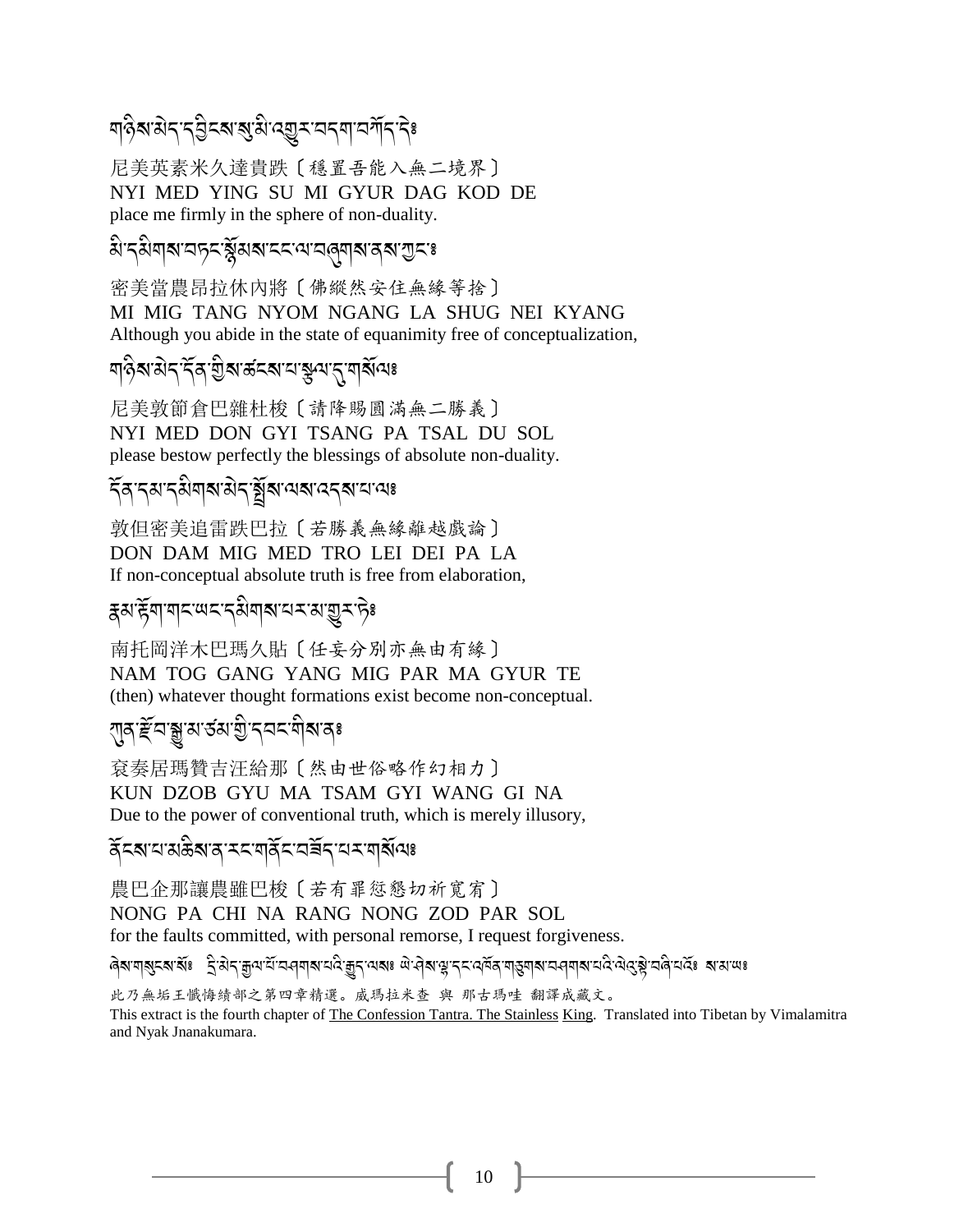৩৩፡| ই:ই:ঝমমান্মবাম্মবাম্রাই:মন্মেমঃ অপ্রামামবি:শ্লীবার্মান্ত্রীয়ার্মামাম্মুন্গ

#### 金剛薩陀無垢祕密中淨化之王精簡懺悔文

From the Stainless Secret of Vajrasattva: The Doctrine of the King of Purification, The Essence of Confession

#### জ্ঁঃ ঘৰি`ৰ্ঘমাৰ্হ যাঁৰাহৰাক্কুৰা'্যৰ্'ত্বৰহাঃ

謝托當波桑傑袞杜桑〔本初原智普賢如來佛〕 嗡!

OM! SHI THOG DANG PO SANGYE KUN TU ZANG

OM! Buddha Kuntuzangpo, the primordial ground,

#### *हें:हे:* शेअब दयद हें:हे:दे:यंबेद यानेयाबा

多傑森巴多傑跌欣謝〔金剛薩陀金剛之聖者〕 DORJE SEMPA DORJE DE SHIN SHEG Vajrasattva, the Vajra Tathagata,

#### *৲*ঘৰ বক্তিৰ যাঁৰ মুঁত্ৰ সম্ভাৱ সম্ভাৱিঃ

怕窩千波周哇居配岡〔眾生護法勇猛空行父〕 PA WO CHEN PO DRO WA KYOB PA'I GON Great Daka (hero), protector of beings,

# <u>¤</u>қषा: यः यङ्गे र- पूर्णे रक्षा अञ्चल अञ्चल अञ्चल अञ्चल अञ्चल

搭拉些岡耶雪千幾識〔願汝悲智慈目眷顧我〕 DAG LA TSER GONG YE SHE CHEN GYI ZIG look upon me with your gaze of wisdom and loving intent.

#### ঀ**ᡏඁ**ঀড়য়ৠয়ড়ড়৸ড়য়ৼঀঀ ស្ទេ

啊! 杜尼瑪幾耶尼南達將〔雖然初始原本為清淨〕 AH! DOD NEI MA KYEI YE NEI NAM DAG KYANG AH! Though primordially unborn and pure from the beginning,

# ঀঀৣঀৼৼয়ৣ৾৾ড়ৼঀৼয়ঽ৻য়৾ঀৼৄৣয়৾৸৶

朱哦洛布沙威根托類〔原因迷妄突生諸妄念〕 TRUL NGOR LO BUR SHAR WA'I KUN TOG LEI in the face of sudden confusion, all discursive thoughts arise.

# *য়<sup>੶</sup>*ঽয়<sup>੶</sup>য়ৼ৻৻ঽৼঽ৾৻য়ৢ৾ঀৼয়ৼ৻৻৽৸৶ৼ৽৸৸য়৸৸

瑪力桑真堅南念查困〔無明二元顯像諸退壞〕 MA RIG ZUNG DRIN KYEN NANG NYAM CHAG KUN Through this condition of the appearance of ignorance's duality, all deteriorations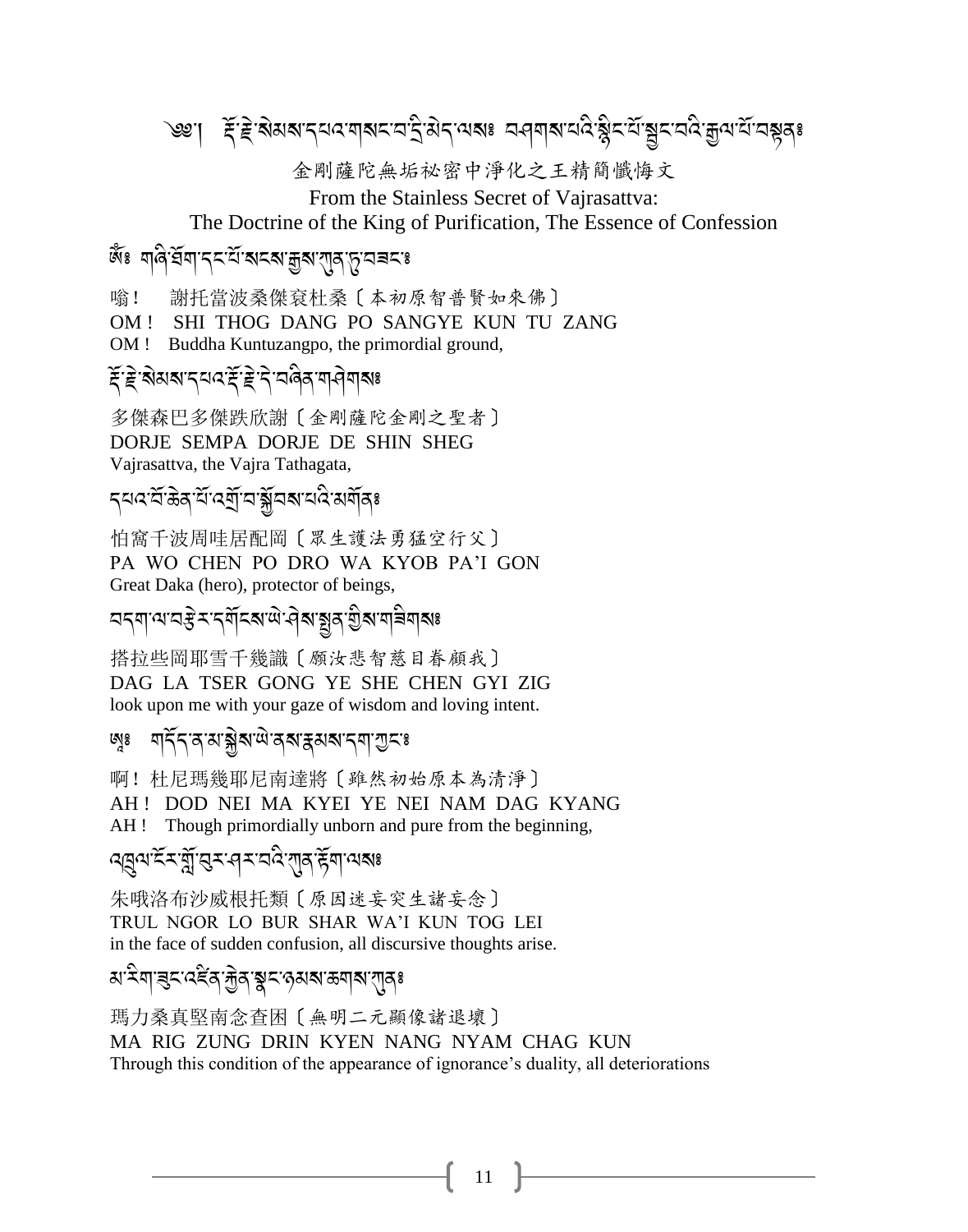# *৲*ঀ৾ ঌঽ৾ ঌয়ৼঽৣঽৼ৶য়৾য়য়ড়ড়ৣয়ৼৼ৻ৼঀয়৶

達千秋英央幾龍杜沙〔清淨法界廣境誠心懺〕 DAG CHEN CHO YING YUM GYI LONG DU SHAG I confess in the expanse of the great pure consort of the dharmadhatu.

## 

班雜!桑為得波多傑但抓怕〔護持秘密金剛之誓句〕 BENZAR! SANG WA'I DAG PO DOR JE DAM DRAG PA BENZAR ! Secret lord, proclaimer of the vajra samaya,

# য়ৢ<sup>৽</sup>ঀৠৼৼঀয়৸ৼঀয়ৼৼয়ৼ৸৻৻ৼঀড়৻৸৽

古宋杜桑沙瑪牙奔幾〔十萬身口意及密誓戒〕 KU SUNG THUG SANG SA MA YA BUM GYI every broken vow and damaged pledge of the

#### *ন্ম* অৰ্জ্যৰ দীনস্ক্ৰী অৰ্জন অৰ্জন শ

但尼娘欣冊雷嘎哇岡〔一切所有毀誓及破損〕 DAM LEI NYAM SHING TSIG LEI GAL WA GANG one hundred thousand body, speech, mind, and secret samayas,

#### 

饒吐農欣覺配透樓夏〔極度羞愧後悔虔心懺〕 RAB TU NONG SHING GYOD PEI THOL LO SHAG I confess with absolute shame and remorse.

#### <u>য়ঢ়৽৾</u>ড়ঀয়ৼ৻য়ৣ৾ঀৼ৻ড়৸ৼ৻ড়৻৸৻৸৸৸৽

薩陀! 娘怕娟杜久配杜得内〔延誤懺悔違犯成過患〕 SATTVA! NYAM PA KYON DU GYUR PA'I DU DEI NEI SATTVA ! Having passed the time limit when violations become faults,

**য়য়ৼঢ়ৢ৾**ড়ড়ড়ৼ৻ড়ৼ৻ড়৻ড়ৼ৻ড়ঢ়ড়৻

雷計尼怎多傑康周衣〔此是承受嚴厲果報因〕 LEI KYI NYER DZIN DOR JE KHANDRO YI which are the cause of harsh punishment,

# <u>ব</u>শ্বজ্ঞজন্ম ব্ৰশ্বজ্ঞান প্ৰকাশ

卡衣千怕抓波久久配〔業障察主空行母座下〕 KA YI CHED PA DRAG PO GYUR GYUR PA'I at the command of the vajra dakinis, the monitors of karma,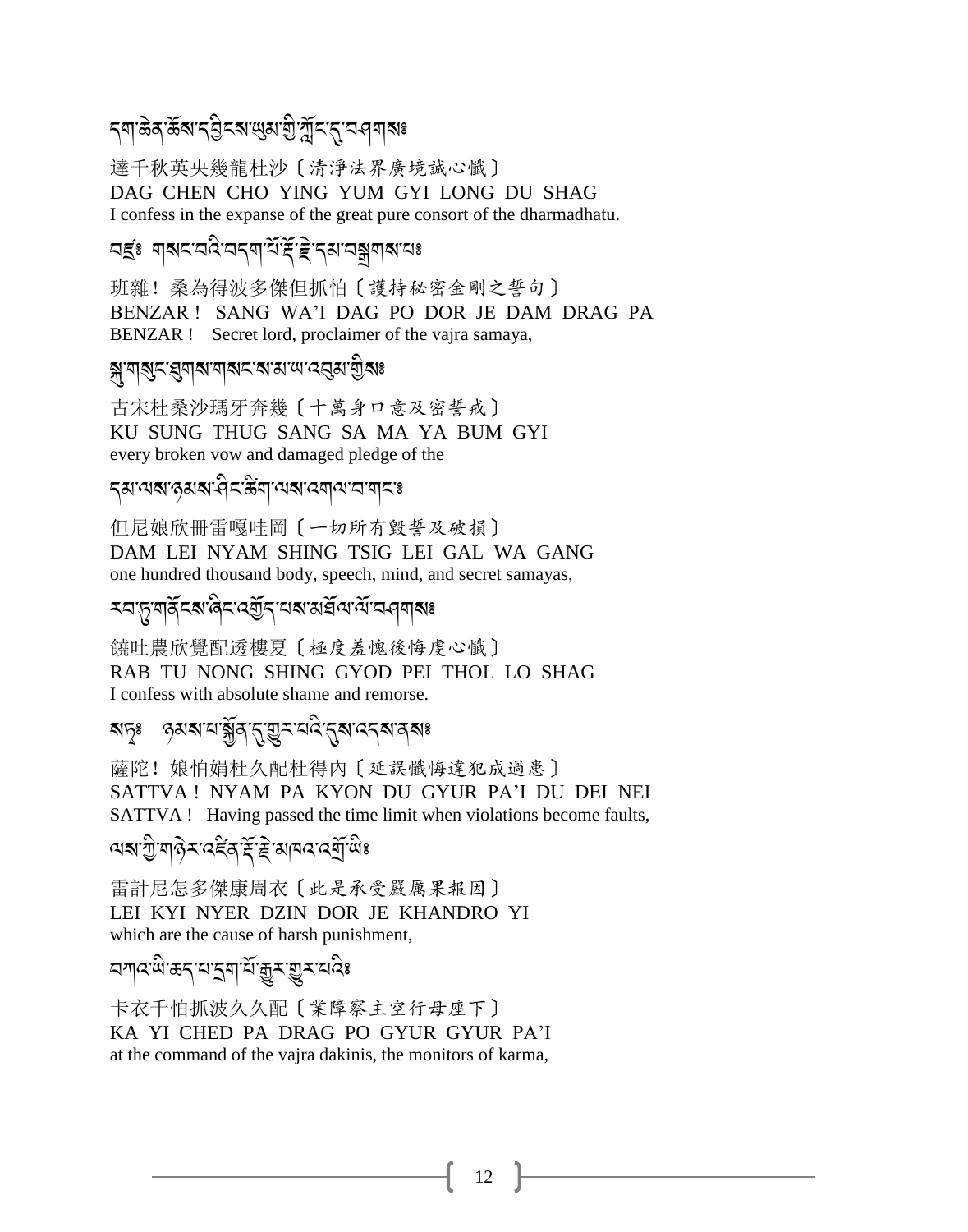# *द*द्देश्चेद्रञ्जेव:गुरू:द्युत्प:ढेव:क्व:वश्यावाद्य वयावाइ

地企至久鳥千居沙薩〔懺悔今生來世地獄因〕 DI CHI'I DRIB GYUR NYAL CHEN GYU SAG SHAG I confess the accumulated causes of the great hells that obscure this life and the next.

# *ষ্টঃ হে*ইঁহাঘহিল্লবাহীজ্ঞাপ্ৰৰাষ্ট্ৰীষ্টঃ

口牛! 杜配交波耶汐多傑切〔偉大金剛原本勝利王〕 HUNG! DOD PA'I GYAL PO YE NEI DORJE CHE HUNG ! Great vajra, primordial king,

#### *ॸ*ऄॺऻ**য়ॱয়ৢ**ॱऄॸॱऀऄॸॱॶॳ**ॺॱ**ৼৼৼড়ঀয়**৶**ৼ৸ড়

木素米江念當沙怕周〔無法憶測離破損迷妄〕 MIG SU MED CHING NYAM DANG SHAG PA DRAL inconceivable, free of damage and confusion,

# *रा*क्'ह्रायबदायें से हेलाबादेया यदि यूँदि इ

袞杜桑波耶奏如配龍〔本初圓滿淨覺普賢佛〕 KUN TU ZANG PO YE DZOG RIG PA'I LONG Kuntuzangpo, the expanse of pure awareness, perfect from the beginning,

## *ঽ*ड़ॱঽয়৵য়৾ৼৼঢ়ৼৄড়৸ৼ৻ৼঢ়ড়ৼ

杜周美怕秋英龍杜啊〔安住離於聚散法界中〕 DU DRAL MED PA CHO YING LONG DU AH within the expanse of the dharmadhatu, without gathering or separation—Ah.

বৰ্ণৰাৰে,খিত্ৰ,কান্ত্ৰ,হূঞ্জুৱাৱাৰীয়াৰে পৰুত্ৰবোৰ্ট্ৰৰাৰ উনিৰ্বাৰৰ আৰু প্ৰতি প্ৰতি আৰু প্ৰতি প্ৰতি প্ৰতি প্ৰত <u> ৫য়</u>৾.অৠত প্ৰয়াৰ্থ কৰে পৰি ১৯২৯ আৰু ১৯২৯ কৰি বিভিন্ন পৰি মাৰী কৰি পৰি এক পৰি ১৯২৯ কৰি পৰি ১৯২৯ কৰি পৰি ১৯২৯ কৰ

<u>ধ্</u>যাঃ ৰামাত্ৰঃ শ্ৰীয়ীয়িঃ ৱিনাওৰিদ্যালয়, এনাডু প্ৰস্তুত্ব প্ৰয়োগ প্ৰয়োগ প্ৰয়োগ

此懺悔文雖只寥寥數語,便能攪動婆娑世界有如轉鐵成金。此乃口傳教誨,能保護眾生由于無明而破犯三昧耶 戒。此懺悔文在普賢如來佛心中出現,蓮師為利益將來世代眾生而寫下。願我的心子、及我的化身能與此教誨 相遇。薩瑪雅 加加加。飲血事業自在所寫。薩瓦懷嘎郎。

This King of Confessions, in just a few words, can stir samsara from its depths like alchemy applied to iron. It is an oral instruction to protect beings who have fallen subject to ignorance and thus violations of samaya. This arose from the sphere of the mind of Samantabhadra and was written down in code script for the sake of future generations. May it meet with my heart son, and emanation of myself.

জুতেই প্ৰদ্ৰাপ্ৰাপ্ৰাপ্ৰাপ্ৰাপ্ৰাপ্ৰাপ্ত পৰ্য প্ৰদূষ্টি পূৰ্বে প্ৰাপ্ত পূৰ্বে প্ৰাপ্ত পূৰ্বে প্ৰাপ্ত প্ৰাপ্ত প ম্ম্র্যিত্ন'স্নঃ মদ্রামীছ্রীয়ামাত্ম মদ্রাসামাম্যতারীঃ উন্নয়নীত্মণ্যামুদ্ধঃ দৃত্ত দৃষ্টঃ হ্রামান্দ্রনঃ মদ্রাদায়ুমা ঢ়ড়য়ৼৗৣয়ৣড়ড়ড়ৗৢৼঀৗৼঀৗ